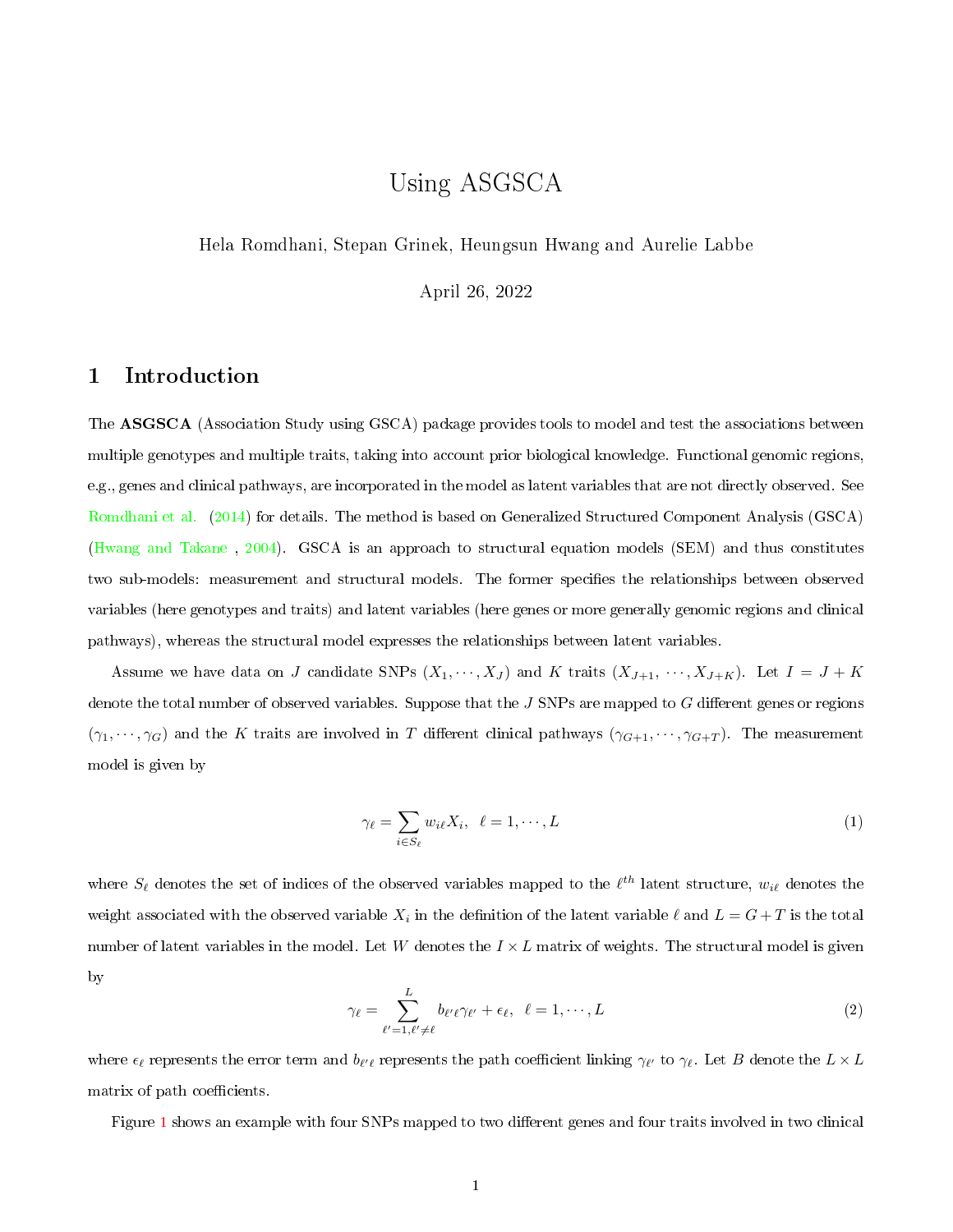pathways. Gene 1 is only associated with clinical pathway 1 while gene 2 is related to both clinical pathways. One of the traits is involved in both clinical pathways.



<span id="page-1-0"></span>Figure 1: Example with 4 SNPs, 2 genes, 4 traits and 2 clinical pathways.

The ASGSCA package consists of one main function GSCA which allows one to estimate the model parameters and/or run tests for the null hypothesis  $H_0^{\ell',\ell}: b_{\ell'\ell} = 0$  of no effect of gene  $\gamma_{\ell'}$  on clinical pathway  $\gamma_{\ell}.$  Indeed,  $b_{\ell'\ell}$ quantifies the joint effect of the genotypes mapped to gene  $\gamma_{\ell'}$  on the traits involved in clinical pathway  $\gamma_{\ell}$  together.

### 2 Package use

First, the function GSCA can be used to estimate the weight and path coefficients by minimizing a global least square criterion using an Alternating Least-Squares (ALS) algorithm [\(De Leeuw, Young and Takane](#page-14-2) , [1976;](#page-14-2) [Hwang](#page-14-1) [and Takane](#page-14-1), [2004\)](#page-14-1). This algorithm alternates between two main steps until convergence: 1) the weight coefficients  $w_{i\ell}, i = 1, \dots, I, \ell = 1, \dots, L$  are fixed, and the path coefficients  $b_{\ell'\ell}, \ell, \ell' = 1, \dots, L, \ell \neq \ell'$  are updated in the least-squares sense; 2) the weights  $w_{i\ell}$  are updated in the least-squares sense for fixed path coefficients  $b_{\ell'\ell}$ . Note here that if one runs the function GSCA twice for the same dataset, signs of the parameters estimates may change. Nevertheless, the meaning of the estimate remains the same. For example, for the same dataset, a first estimation could result in a positive path coefficient estimate between two latent variables as well as all positive weight estimates for the two latent variables, while a second run of the function could produce a negative path coefficient estimate between the same latent variables because it yields negative weight estimates for one latent variable whereas positive weight estimates for the other latent variable.

The function GSCA also allows one to test for the association between genes (multiple genotypes) and clinical pathways (multiple traits). It performs permutation test procedures for the significance of the path coefficients relating two latent variables. The user has the option to specify a subset of path coefficients to be tested, otherwise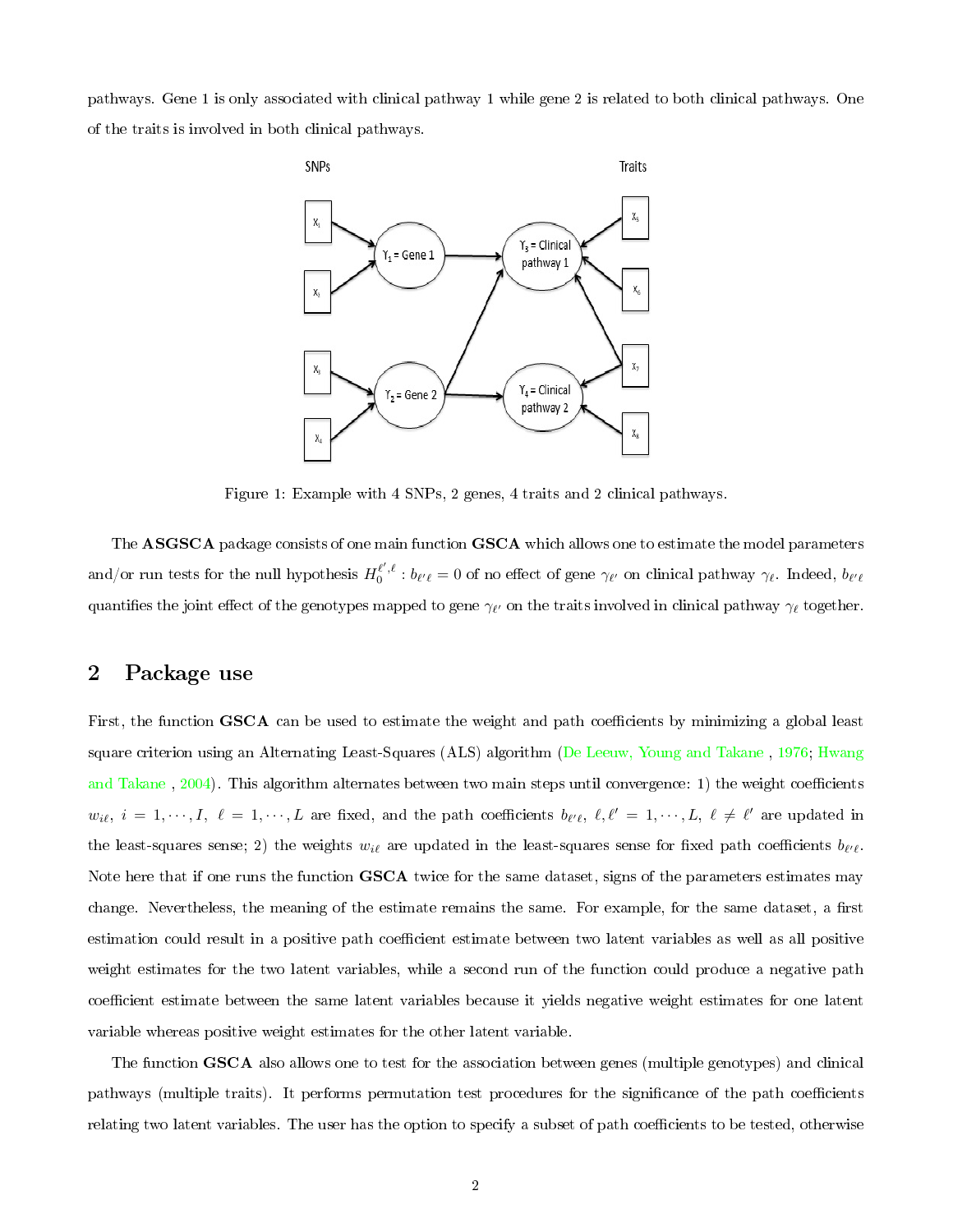the test is performed on all the gene-clinical pathway connections in the model.

The dataset should be given in a data frame object. To run the **GSCA** function, one should also provide two matrices  $W0$  and  $B0$  that indicate connections between the different components of the model. Concretely,  $W0$  is an  $I \times L$  matrix (the rows correspond to the genotypes and traits and the columns to genes and clinical pathways) with 0's and 1's, where a value of 1 indicates an arrow from the observed variable in the row to the latent variable in the column. Similarly, B0 is an  $L \times L$  matrix with 0's and 1's, where a value of 1 indicates an arrow from the latent variable in the row to the latent variable in the column.

A dataset contaning some variables of interest from the Quebec Child and Adolescent Health and Social Survey (QCAHS), observed on 1707 French Canadian participants (860 boys and 847 girls), is included in the package. Detailed descriptions of the QCAHS design and methods can be found in [Paradis et al.](#page-14-3) [\(2003\)](#page-14-3). The dataset contains z-score transformation (standardized for age and sex) of 8 traits grouped into three clinical pathways: lipid metabolism, energy metabolism and blood pressure control. Table [1](#page-2-0) gives a list of the traits and the corresponding clinical pathways. The dataset also contains genotypic data on 35 variants within 25 genes listed in Table [2](#page-3-0) along with biological pathways within which they fall. Among the considered genetic variants, 33 are SNPs that were coded according to the additive model. The other two are polymorphisms with more than two alleles. The first, with three alleles, belongs to the gene APOE. It has three alleles and then admits 6 different genotypes. It is coded using 5 indicator variables APOE1-APOE5. The second is a variant from gene PCSK9, also with three alleles but only 4 different genotypes are observed in our dataset. It was coded using 3 indicator variables PCSK9Leu1-PCSK9Leu3.

<span id="page-2-0"></span>Table 1: Traits of interest in the QCAHS dataset.

| Lipid pathway only             | Both Lipid and Energy pathways | Energy pathway only | Blood pressure (BP) control pathway |  |  |
|--------------------------------|--------------------------------|---------------------|-------------------------------------|--|--|
| High-density lipoprotein (HDL) | Low-density-lipoprotein (LDL)  | Fasting glucose     | Systolic blood pressure (SBP)       |  |  |
|                                | Apolipoprotein B (APOB)        | Fasting insulin     | Diastolic blood pressure (DBP)      |  |  |
|                                | Triglycerides (TG)             |                     |                                     |  |  |

#### 2.1 Analysis of a subset of the data

We first focus on a subset of the data: the traits involved in the lipid and/or energy metabolisms and the genes CETP, LPL, PGC and TNFa. The corresponding path model is illustrated in Figure [2.](#page-3-1) It involves 12 observed variables (6 SNPs and 6 traits) and 6 latent variables (4 genes and 2 clinical pathways)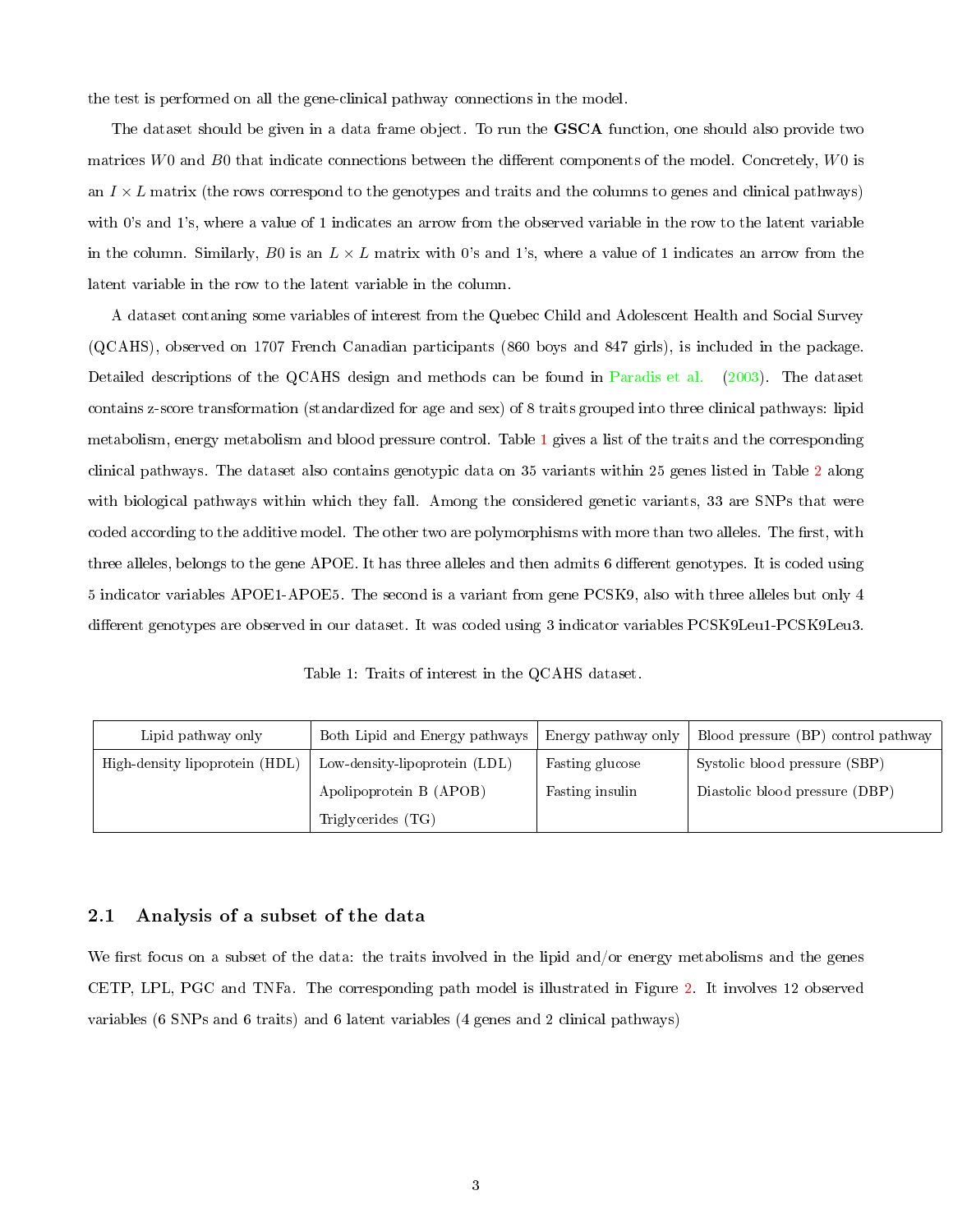| Lipid pathway only           |                         |                       | Both Lipid and Energy pathways |      | Energy pathway only | Blood pressure control pathway |               |  |
|------------------------------|-------------------------|-----------------------|--------------------------------|------|---------------------|--------------------------------|---------------|--|
| Gene                         | Variant                 | $\operatorname{Gene}$ | Variant                        | Gene | Variant             | $\operatorname{Gene}$          | Variant       |  |
| $\ensuremath{\mathsf{CETP}}$ | TaqIB                   | PGC                   | $\rm G1564A$                   | TNFa | $\rm G308A$         | $\rm eNOS$                     | T-786C        |  |
| ApoC3                        | $\text{C-482T}$         |                       | $\operatorname{G-1302A}$       |      | $\rm G238A$         |                                | Glu298Asp     |  |
| ABCA1                        | Arg219Lys               |                       |                                |      |                     |                                |               |  |
| $FABP-2$                     | $\rm T54A$              |                       | $\rm T45G$                     |      |                     | a $23$ -AR                     | DelGlu301-303 |  |
| ApoA1                        | $\operatorname{G-75A}$  | Adiponectin           | G276T                          |      |                     | $\rm b1\text{-}AR$             | Gly389Arg     |  |
| APOE                         | $\rm E1E2E3$            |                       | $-11391$                       |      |                     |                                |               |  |
| $\rm HL$                     | $C-514T$                |                       | $-11377$                       |      |                     | $b2-AR$                        | Gly16Arg      |  |
| LPL                          | $\rm{Hind}$ $\rm{III}$  |                       |                                |      |                     |                                | Gln27Glu      |  |
| <b>MTP</b>                   | $\operatorname{G-493T}$ | PPARg2                | Pro12Ala                       |      |                     |                                |               |  |
| PON1                         | $\rm A192G$             |                       |                                |      |                     | $b3-AR$                        | Trp64Arg      |  |
| $\operatorname{PON2}$        | C311G                   |                       |                                |      |                     | $\operatorname{ACE}$           | Ins/Del       |  |
|                              |                         |                       |                                |      |                     | $\rm{AGT}$                     | Met235Thr     |  |
|                              |                         |                       |                                |      |                     | AGTR1                          | A1166C        |  |
| PCSK9                        | $\rm R46L$              |                       |                                |      |                     |                                |               |  |
|                              | PCSK9Leu                |                       |                                |      |                     |                                | Lys656Asn     |  |
|                              |                         |                       |                                |      |                     | $\tt LEPR$                     | Gln223Arg     |  |
|                              |                         |                       |                                |      |                     |                                | Lys109Arg     |  |

<span id="page-3-0"></span>Table 2: Candidate genotypes available in QCAHS possibly related to the considered pathways.



<span id="page-3-1"></span>Figure 2: Path model for the considered variables.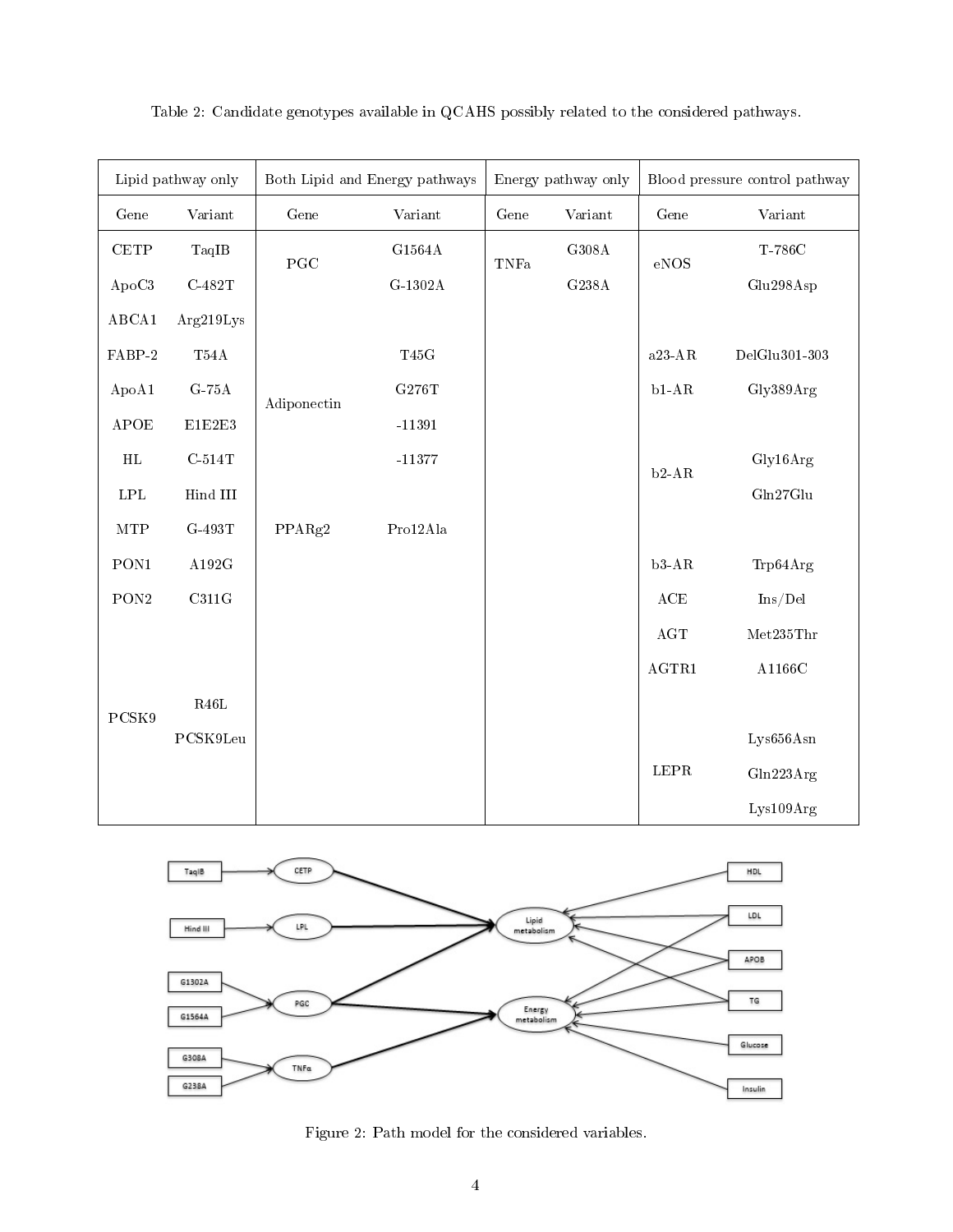We use the function GSCA to estimate the model and/or test the gene-clinical pathway connections as follows. Note that in the dataset QCAHS, the rows correspond to the individuals and the columns to the genotypes first then the traits.

> library(ASGSCA)

> data("QCAHS")

> #Names of all the observed variables: the SNPs then the traits

> colnames(QCAHS)

| $[1]$ "TaqIB"                   | "C482T"     | "Arg219Lys" | "T54A"      | "G75A"      |
|---------------------------------|-------------|-------------|-------------|-------------|
| [6] "APOE1"                     | "APOE2"     | "APOE3"     | "APOE4"     | "APOE5"     |
| $[11]$ "C514T"                  | "HindIII"   | "G493T"     | "A192G"     | "C311G"     |
| [16] "R46L"                     | "PCSK9Leu1" | "PCSK9Leu2" | "PCSK9Leu3" | "G1302A"    |
| $[21]$ "G1564A"                 | "C11377G"   | "C11391A"   | "T45G"      | "G276T"     |
| [26] "Pro12Ala"                 | "G308A"     | "G238A"     | "T786C"     | "Glu298Asp" |
| [31] "DelGlu301303" "Gly389Arg" |             | "Gly16Arg"  | "Gln27Glu"  | "Trp64Arg"  |
| $[36]$ "InsDel"                 | "Met235Thr" | "A1166C"    | "Lys656Asn" | "Gln223Arg" |
| $[41]$ "Lys109Arg"              | "HDL"       | "LDL"       | "APOB"      | "TG"        |
| [46] "Glucose"                  | "Insulin"   | "SBP"       | "DBP"       |             |

> #Extract the variables of interest

> QCAHS1=data.frame(QCAHS\$TaqIB,QCAHS\$HindIII,QCAHS\$G1302A,QCAHS\$G1564A,QCAHS\$G308A,QCAHS\$G238A,

+ QCAHS\$HDL,QCAHS\$LDL,QCAHS\$APOB,QCAHS\$TG,QCAHS\$Glucose,QCAHS\$Insulin)

> #Names of the observed variables used in this example

> ObservedVar=c("TaqIB","HindIII","G1302A","G1564A","G308A","G238A","HDL","LDL","APOB",

+ "TG","Glucose","Insulin")

> colnames(QCAHS1)=ObservedVar

> #Define the vector of the latent variables names

> LatentVar=c("CETP","LPL","PGC","TNFa","Lipid metabolism","Energy metabolism")

> #Construction of the matrices W0 and B0 describing the model illustrated in Figure 2.

> W0=matrix(rep(0,12\*6),nrow=12,ncol=6, dimnames=list(ObservedVar,LatentVar))

> W0[1,1]=W0[2,2]=W0[3:4,3]=W0[5:6,4]=W0[7:10,5]=W0[8:12,6]=1

> B0=matrix(rep(0,6\*6),nrow=6,ncol=6, dimnames=list(LatentVar,LatentVar))

 $\geq BO[1:3,5]=BO[3:4,6]=1$ 

> W0

CETP LPL PGC TNFa Lipid metabolism Energy metabolism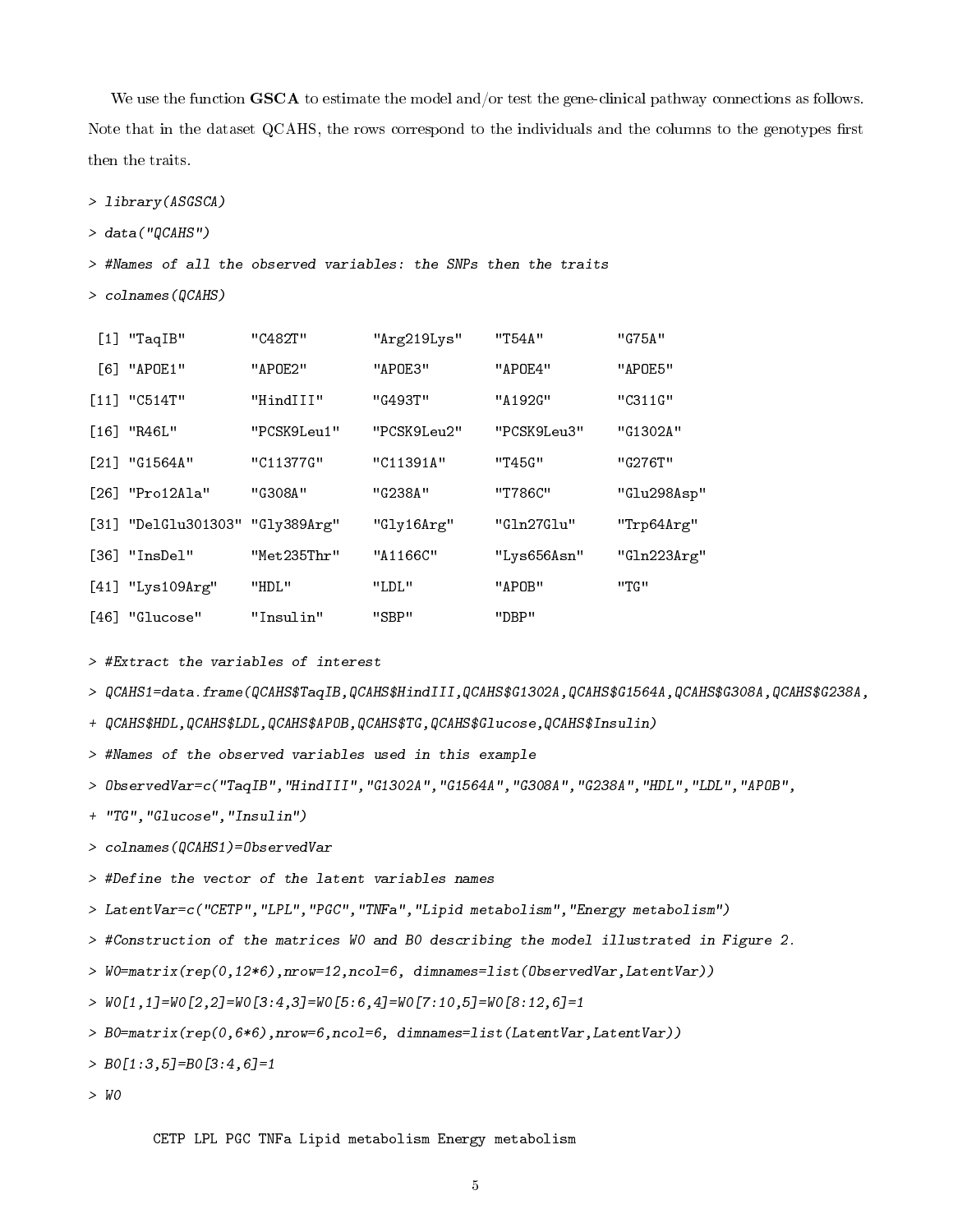| TaqIB                    | $\mathbf{1}$        | $\mathbf 0$ | $\hbox{O}$          | $\hbox{O}$   |                     |             | $\mathbf 0$  |                                                      | $\mathbf 0$         |
|--------------------------|---------------------|-------------|---------------------|--------------|---------------------|-------------|--------------|------------------------------------------------------|---------------------|
| HindIII                  | $\hbox{O}$          | $\mathbf 1$ | $\hbox{O}$          | $\hbox{O}$   |                     |             | $\mathsf O$  |                                                      | $\mathbf 0$         |
| G1302A                   | $\hbox{O}$          | $\mathbf 0$ | $\mathbf{1}$        | $\mathbf 0$  |                     |             | $\mathbf 0$  |                                                      | $\mathsf{O}\xspace$ |
| G1564A                   | $\mathsf{O}\xspace$ | $\mbox{O}$  | $\mathbf{1}$        | $\mathbf 0$  |                     |             | $\mathbf 0$  |                                                      | $\mbox{O}$          |
| G308A                    | $\mathsf{O}\xspace$ | $\hbox{O}$  | $\hbox{O}$          | $\mathbf 1$  |                     |             | $\mathbf 0$  |                                                      | $\mathsf{O}\xspace$ |
| G238A                    | $\mbox{O}$          | $\mbox{O}$  | $\hbox{O}$          | $\mathbf{1}$ |                     |             | $\mathbf 0$  |                                                      | $\mbox{O}$          |
| ${\tt HDL}$              | $\hbox{O}$          | $\mathbf 0$ | $\mathsf{O}\xspace$ | $\mathbf 0$  |                     |             | $\mathbf 1$  |                                                      | $\mathbf 0$         |
| ${\tt LDL}$              | $\mathsf{O}\xspace$ | $\mathbf 0$ | $\mathsf{O}\xspace$ | $\mathbf 0$  |                     |             | $\mathbf{1}$ |                                                      | $\mathbf{1}$        |
| APOB                     | $\mathsf{O}\xspace$ | $\hbox{O}$  | $\mathsf{O}\xspace$ | $\mathbf 0$  |                     |             |              | $\mathbf 1$                                          | $\mathbf 1$         |
| $\mathop{\text{\rm TG}}$ | $\hbox{O}$          | $\hbox{O}$  | $\hbox{O}$          | $\mathbf 0$  |                     |             | $\mathbf 1$  |                                                      | $\mathbf 1$         |
| Glucose                  | $\mathsf{O}\xspace$ | $\hbox{O}$  | $\hbox{O}$          | $\mathbf 0$  |                     |             | $\mbox{O}$   |                                                      | $\mathbf 1$         |
| Insulin                  | $\hbox{O}$          | $\mathsf O$ | $\mathbf 0$         | $\mathsf O$  |                     |             | $\mathbf 0$  |                                                      | $\mathbf 1$         |
| $>$ BO                   |                     |             |                     |              |                     |             |              |                                                      |                     |
|                          |                     |             |                     |              |                     |             |              | CETP LPL PGC TNFa Lipid metabolism Energy metabolism |                     |
| CETP                     |                     |             | $\mathbf 0$         | $\mathbf 0$  | $\hbox{O}$          | $\mathbf 0$ |              | $\mathbf{1}$                                         | $\mathbf 0$         |
| LPL                      |                     |             | $\mbox{O}$          | $\hbox{O}$   | $\hbox{O}$          | $\hbox{O}$  |              | $\mathbf{1}$                                         | $\mathbf 0$         |
| PGC                      |                     |             | $\mathsf{O}\xspace$ | $\mathbf 0$  | $\hbox{O}$          | $\hbox{O}$  |              | $\mathbf{1}$                                         | $\mathbf{1}$        |
| TNFa                     |                     |             | $\hbox{O}$          | $\mathbf 0$  | $\mathbf 0$         | $\hbox{O}$  |              | $\mathsf{O}\xspace$                                  | $\mathbf{1}$        |
| Lipid metabolism         |                     |             | $\mathsf{O}\xspace$ | $\mathbf 0$  | $\hbox{O}$          | $\mathbf 0$ |              | 0                                                    | $\circ$             |
| Energy metabolism        |                     |             | $\mathsf{O}\xspace$ | $\mathbf 0$  | $\mathsf{O}\xspace$ | $\mathbf 0$ |              | $\hbox{O}$                                           | 0                   |
|                          |                     |             |                     |              |                     |             |              |                                                      |                     |

The first row of  $W_0$  indicates an arrow directed from SNP TaqIB to gene CETP and no connection between this SNP and the other latent variables in the model. The first row of B0 indicates an arrow directed from gene CETP to the clinical pathway Lipid metabolism and no connection between this gene and the other latent variables in the model.

If one only wants to estimate the parameters of the model, the argument estim should be set to TRUE while path.test should be set to FALSE.

```
> GSCA(QCAHS1,W0, B0,latent.names=LatentVar, estim=TRUE,path.test=FALSE,path=NULL,nperm=1000)
```
#### \$Weight

|         | CETP LPL | PGC                                          |            | TNFa Lipid metabolism Energy metabolism |
|---------|----------|----------------------------------------------|------------|-----------------------------------------|
| TagIB   |          | 1 0 0.0000000 0.0000000                      | 0.00000000 | 0.0000000                               |
| HindIII |          | $0 \quad 1 \quad 0.0000000 \quad 0.0000000$  | 0.00000000 | 0.0000000                               |
| G1302A  |          | $0 \quad 0 \quad -0.2782430 \quad 0.0000000$ | 0.00000000 | 0.0000000                               |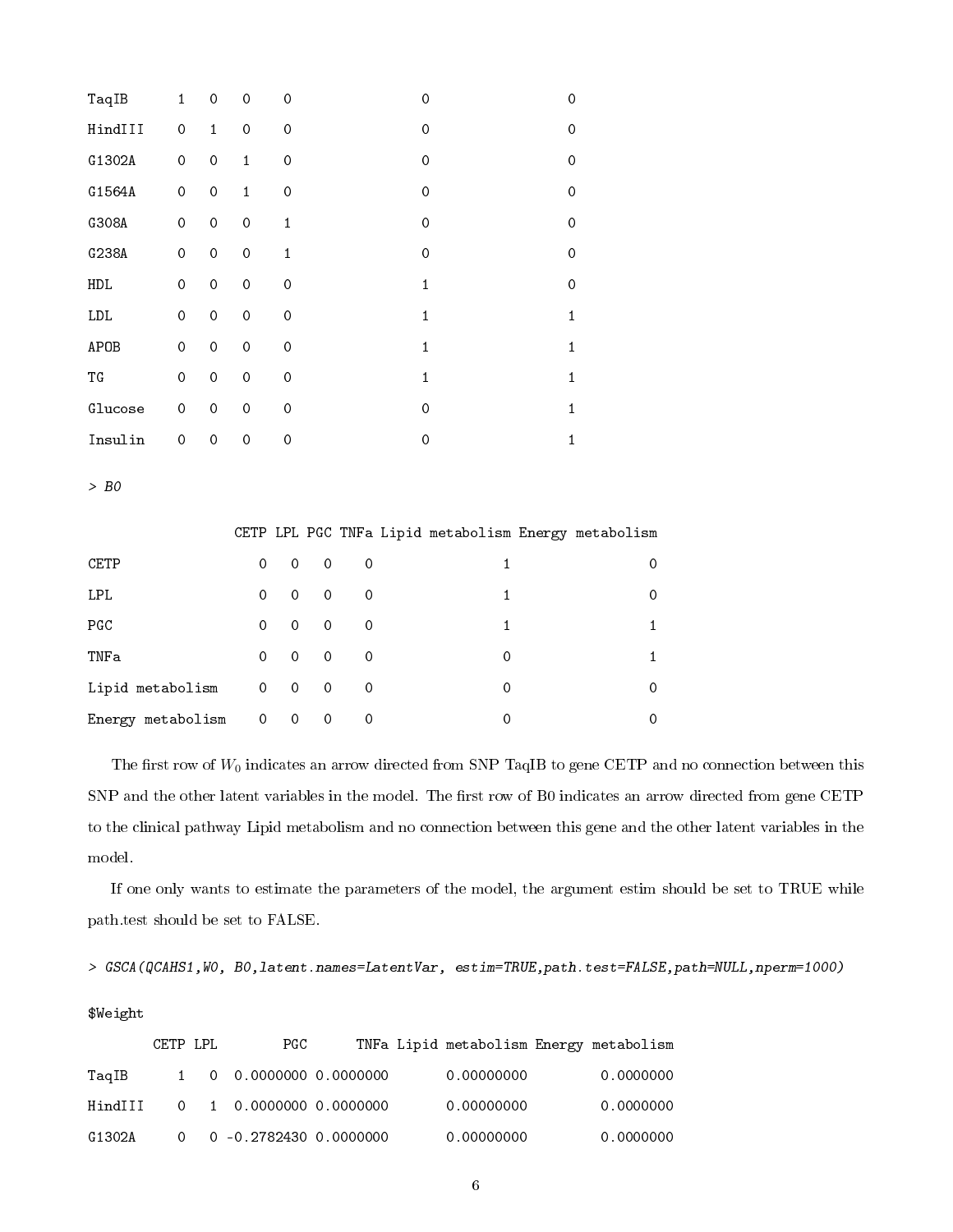| G1564A  | 0        | 0        | 0.8715956 0.0000000 | 0.00000000    | 0.0000000    |
|---------|----------|----------|---------------------|---------------|--------------|
| G308A   | 0        | 0        | 0.0000000 0.5914980 | 0.00000000    | 0.0000000    |
| G238A   | 0        | $\Omega$ | 0.0000000 0.8456411 | 0.00000000    | 0.0000000    |
| HDL.    | $\Omega$ | $\Omega$ | 0.0000000 0.0000000 | 0.88870222    | 0.0000000    |
| LDL.    | $\Omega$ | $\Omega$ | 0.0000000 0.0000000 | 0.35988244    | 0.4983545    |
| APOB    | 0        | $\Omega$ | 0.0000000 0.0000000 | $-0.09049576$ | 0.9348203    |
| TG      | $\Omega$ | $\Omega$ | 0.0000000 0.0000000 | 0.37019026    | $-0.4523393$ |
| Glucose | 0        | $\Omega$ | 0.0000000 0.0000000 | 0.00000000    | $-0.2102511$ |
| Insulin | 0        | $\Omega$ | 0.0000000 0.0000000 | 0.00000000    | 0.1480311    |

\$Path

|                   |          |          |          |          | CETP LPL PGC TNFa Lipid metabolism Energy metabolism |            |
|-------------------|----------|----------|----------|----------|------------------------------------------------------|------------|
| CETP              | $\Omega$ | 0        | $\Omega$ | 0        | 0.21070144                                           | 0.00000000 |
| LPL.              | $\Omega$ | 0        | $\Omega$ | $\Omega$ | 0.06648643                                           | 0.00000000 |
| PGC               | $\Omega$ | 0        | $\Omega$ | $\Omega$ | 0.02203666                                           | 0.06244004 |
| TNFa              | $\Omega$ | 0        | $\Omega$ | 0        | 0.00000000                                           | 0.10306023 |
| Lipid metabolism  | $\Omega$ | $\Omega$ | $\Omega$ | $\Omega$ | 0.00000000                                           | 0.00000000 |
| Energy metabolism | 0        | 0        | 0        | 0        | 0.00000000                                           | 0.00000000 |

The output is a list of two matrices. The first one contains the estimates of the weights of the observed variables in the rows corresponding to the latent variables in the columns. The second matrix contains the estimates of the path coefficients relating the latent variables in the rows to those in the columns. The value  $\pm 0.278$  in the Weight output is the estimate of the weight coefficient relating SNP G1302A to gene PGC. The value  $\pm 0.210$  in the Path output corresponds to the estimate of the path coefficient between gene CETP and the clinical pathway Lipid metabolism. The obtained path model estimate is illustrated in Figure [3](#page-6-0)



<span id="page-6-0"></span>Figure 3: Path model estimated using GSCA.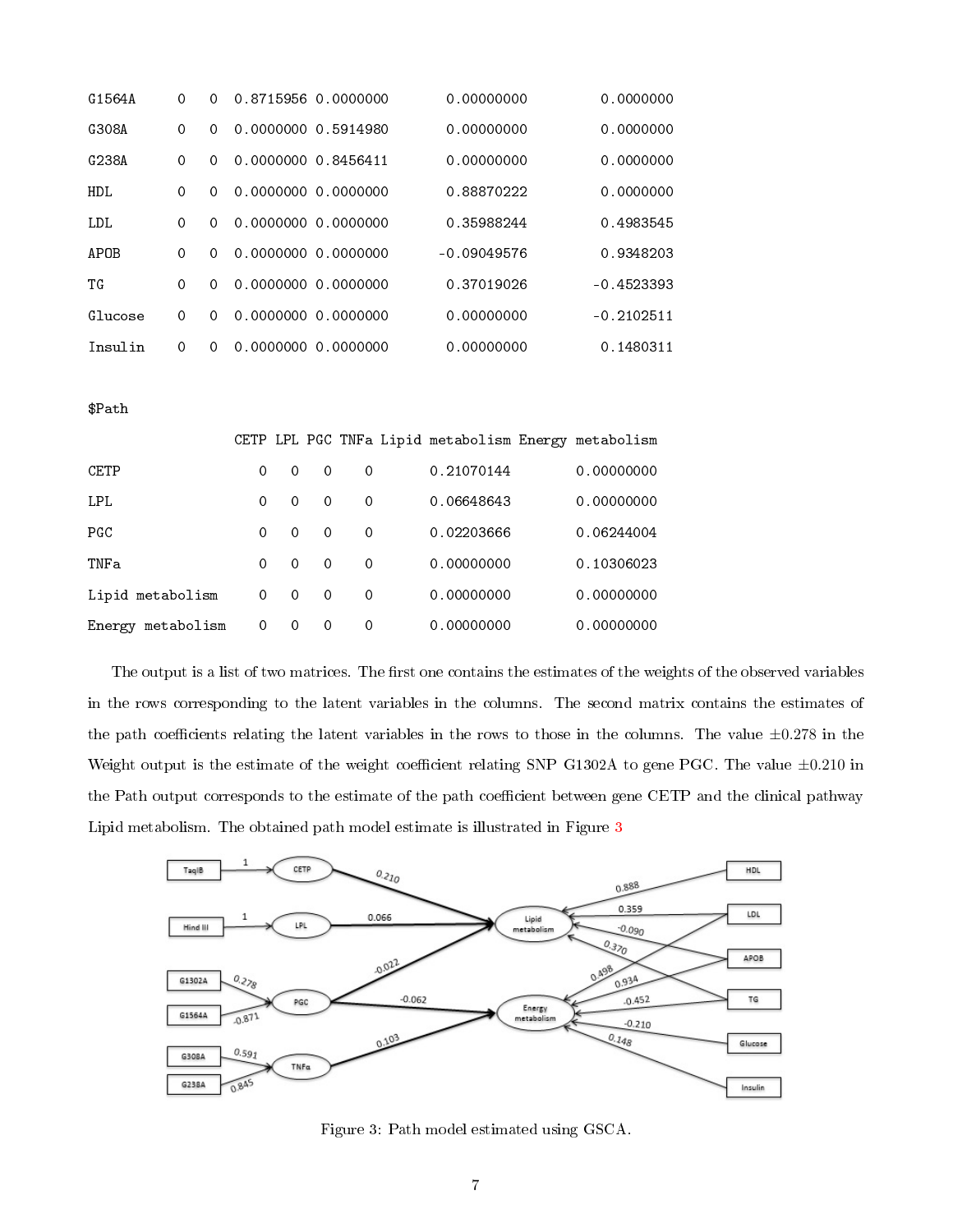To perform both estimation and test procedures, both arguments estim and path.test should be set to TRUE. The test procedure is based on random sampling of permutations, so we use the R function set.seed to insure the user will obtain the same results displayed here.

> set.seed(2)

> GSCA(QCAHS1,W0, B0,latent.names=LatentVar, estim=TRUE,path.test=TRUE,path=NULL,nperm=1000)

\$Weight

|            | CETP LPL     |              | PGC                    |  |               | TNFa Lipid metabolism Energy metabolism |
|------------|--------------|--------------|------------------------|--|---------------|-----------------------------------------|
| TaqIB      | $\mathbf{1}$ | 0            | 0.0000000 0.0000000    |  | 0.00000000    | 0.0000000                               |
| HindIII    | $\Omega$     | $\mathbf{1}$ | 0.0000000 0.0000000    |  | 0.00000000    | 0.0000000                               |
| G1302A     | 0            |              | $0 - 0.27822120000000$ |  | 0.00000000    | 0.0000000                               |
| G1564A     | 0            | $\Omega$     | 0.8716085 0.0000000    |  | 0.00000000    | 0.0000000                               |
| G308A      | 0            | 0            | 0.0000000 0.5915036    |  | 0.00000000    | 0.0000000                               |
| G238A      | 0            | 0            | 0.0000000 0.8456374    |  | 0.00000000    | 0.0000000                               |
| <b>HDL</b> | $\Omega$     | 0            | 0.0000000 0.0000000    |  | 0.88870172    | 0.0000000                               |
| LDL        | $\Omega$     | 0            | 0.0000000 0.0000000    |  | 0.35988337    | 0.4983573                               |
| APOB       | $\mathbf 0$  | 0            | 0.0000000 0.0000000    |  | $-0.09049229$ | 0.9348187                               |
| TG         | $\Omega$     | 0            | 0.0000000 0.0000000    |  | 0.37018786    | $-0.4523389$                            |
| Glucose    | 0            | $\Omega$     | 0.0000000 0.0000000    |  | 0.00000000    | $-0.2102503$                            |
| Insulin    | 0            | 0            | 0.0000000 0.0000000    |  | 0.00000000    | 0.1480297                               |

\$Path

|                      |          |          |             |          | CETP LPL PGC TNFa Lipid metabolism Energy metabolism |            |
|----------------------|----------|----------|-------------|----------|------------------------------------------------------|------------|
| CETP                 | 0        | 0        | $\Omega$    | 0        | 0.21070124                                           | 0.00000000 |
| LPL.                 | $\Omega$ | 0        | $\Omega$    | $\Omega$ | 0.06648647                                           | 0.00000000 |
| PGC                  | $\Omega$ | $\Omega$ | $\Omega$    | $\Omega$ | 0.02203967                                           | 0.06243912 |
| TNFa                 | $\Omega$ | $\Omega$ | $\Omega$    | $\Omega$ | 0.00000000                                           | 0.10306011 |
| Lipid metabolism     | 0        | 0        | $\mathbf 0$ | $\Omega$ | 0.00000000                                           | 0.00000000 |
| metabolism<br>Energy | 0        | 0        | $\Omega$    | 0        | 0.00000000                                           | 0.00000000 |

#### \$pvalues

|            |          |             |       | CETP LPL PGC TNFa Lipid metabolism Energy metabolism |
|------------|----------|-------------|-------|------------------------------------------------------|
| CETP       |          | NA NA NA NA | 0.000 | NA                                                   |
| <b>LPL</b> | NA NA NA | NA          | 0.008 | NA                                                   |
| PGC        | NA NA NA | NA          | 0.594 | 0.100                                                |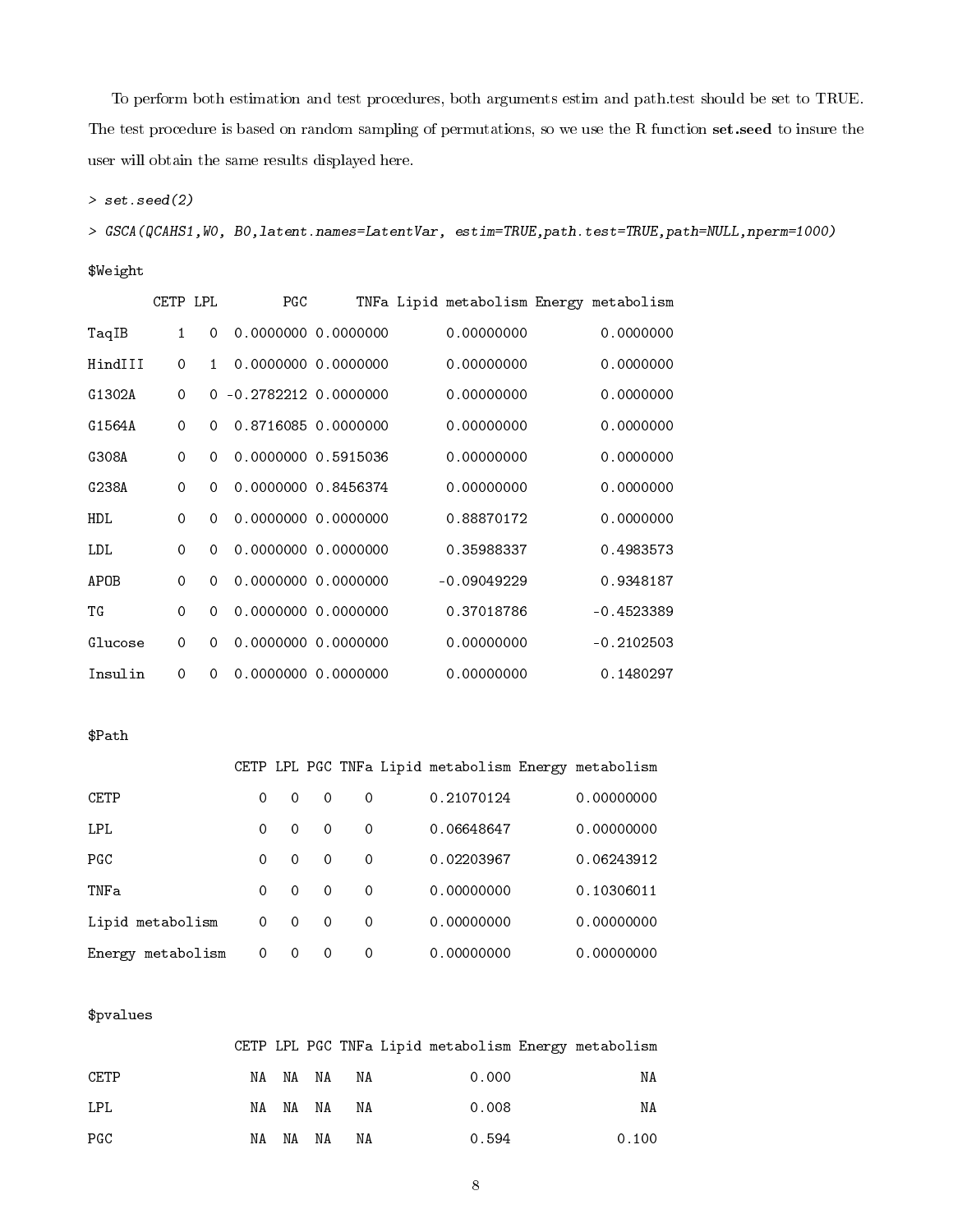| TNFa                       | NA NA NA | ΝA | ΝA | 0.013 |
|----------------------------|----------|----|----|-------|
| Lipid metabolism NA NA NA  |          | NA | ΝA | ΝA    |
| Energy metabolism NA NA NA |          | NA | ΝA | ΝA    |

In this case, a matrix containing the *p-values* for all path coefficients is also given. NA is obtained where no connection is specified in  $B_0$ . For example, the obtained *p-value* for the path coefficient corresponding to the connection between gene LPL and the Lipid metabolism is equal to 0.004. This means that, under the studied model, the effect of gene LPL on the Lipid metabolism is significant (say for test level of 5%) which means that the effect of the SNP Hind III on the traits HDL, LDL, APOB and TG together is signicant. The p-value 0.113 obtained for the connection between gene PGC and the clinical pathway Energy metabolism means that the joint effect of the SNPs G1302A and G1564A on the traits LDL, APOB, TG, Glucose and insulin together is not signicant.

Now, if one only needs the results of the test procedure the argument estim sould be set to FALSE.

#### $>$  set.seed(2)

> GSCA(QCAHS1,W0, B0,latent.names=LatentVar,estim=FALSE,path.test=TRUE,path=NULL,nperm=1000)

|                   |    |    |    |    | CETP LPL PGC TNFa Lipid metabolism Energy metabolism |       |
|-------------------|----|----|----|----|------------------------------------------------------|-------|
| CETP              | NA | ΝA | ΝA | ΝA | 0.000                                                | ΝA    |
| <b>LPL</b>        | ΝA | ΝA | ΝA | ΝA | 0.008                                                | ΝA    |
| PGC               | NA | NA | ΝA | ΝA | 0.594                                                | 0.100 |
| TNFa              | ΝA | ΝA | ΝA | ΝA | ΝA                                                   | 0.013 |
| Lipid metabolism  | NA | NA | ΝA | ΝA | ΝA                                                   | ΝA    |
| Energy metabolism | NA | NA | ΝA | ΝA | ΝA                                                   | ΝA    |

It is also possible to perform the test for a subset of path coefficients of interest by assigning to the argument path a matrix of two columns. Each row of this matrix contains the indices of the two latent variables corresponding to an association to be tested. In the following example we test for the significance of the path coefficient relating the gene LPL (latent variable 2) and Lipid metabolism (latent variable 5) as well as the one relating the gene PGC (latent variable 3) and Energy metabolism (latent variable 6).

> set.seed(2)

```
> path0=matrix(c(2,3,5,6), ncol=2)
```
> path0

[,1] [,2]  $[1,] 2 5$ [2,] 3 6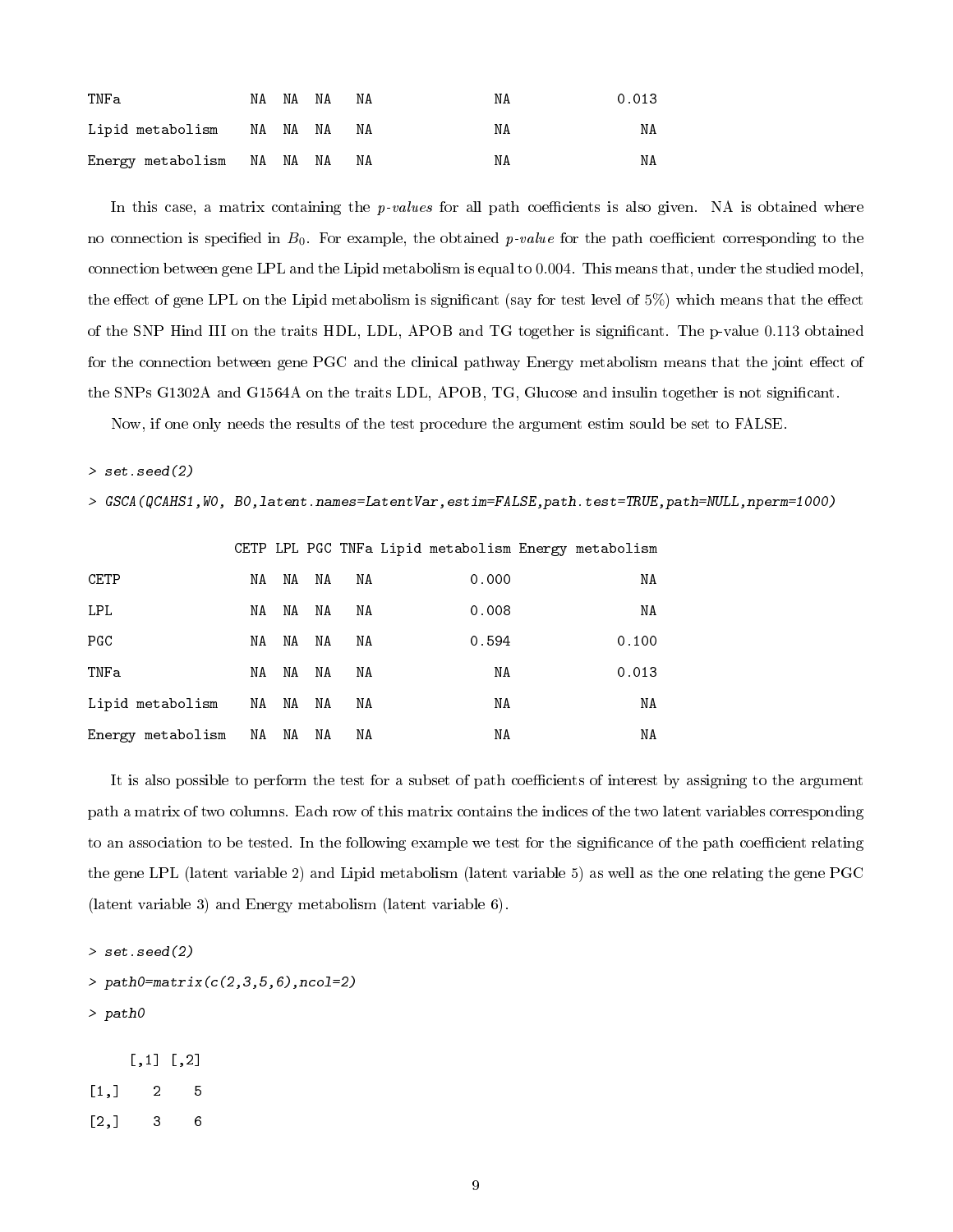> GSCA(QCAHS1,W0, B0,latent.names=LatentVar, estim=FALSE,path.test=TRUE,path=path0,

+ nperm=1000)

|                   |          |    |    |    |       | CETP LPL PGC TNFa Lipid metabolism Energy metabolism |  |
|-------------------|----------|----|----|----|-------|------------------------------------------------------|--|
| CETP              | ΝA       | NA | NA | ΝA | ΝA    | ΝA                                                   |  |
| LPL               | NA       | NA | NA | ΝA | 0.009 | ΝA                                                   |  |
| PGC               | ΝA       | NA | NA | ΝA | ΝA    | 0.12                                                 |  |
| TNFa              | NA       | NA | NA | ΝA | ΝA    | ΝA                                                   |  |
| Lipid metabolism  | NA       | NA | NA | ΝA | NA    | NA                                                   |  |
| Energy metabolism | NA NA NA |    |    | ΝA | ΝA    | ΝA                                                   |  |

Only p-values for the specified path coeficients are computed, the others are set to NA.

#### 2.2 Analysis of the complete data

Now, let's analyse all the available data. The corresponding GSCA model involves in total 49 observed variables (41 genotype variables and 8 phenotypes) and 28 latent variables (25 genes and 3 clinical pathways). Figure [4](#page-11-0) shows a diagram illustrating the path model we want to fit to the data. The corresponding matrices W0 and B0 are included in the package.

#### > ObservedVar=colnames(QCAHS)

> ObservedVar

| $[1]$ "TaqIB"       | "C482T"     | "Arg219Lys" | "T54A"      | "G75A"      |
|---------------------|-------------|-------------|-------------|-------------|
| [6] "APOE1"         | "APOE2"     | "APOE3"     | "APOE4"     | "APOE5"     |
| $[11]$ "C514T"      | "HindIII"   | "G493T"     | "A192G"     | "C311G"     |
| $[16]$ "R46L"       | "PCSK9Leu1" | "PCSK9Leu2" | "PCSK9Leu3" | "G1302A"    |
| $[21]$ "G1564A"     | "C11377G"   | "C11391A"   | "T45G"      | "G276T"     |
| $[26]$ "Pro12Ala"   | "G308A"     | "G238A"     | "T786C"     | "Glu298Asp" |
| [31] "DelGlu301303" | "Gly389Arg" | "Gly16Arg"  | "Gln27Glu"  | "Trp64Arg"  |
| $[36]$ "InsDel"     | "Met235Thr" | "A1166C"    | "Lys656Asn" | "Gln223Arg" |
| [41] "Lys109Arg"    | "HDL"       | "LDL"       | "APOB"      | " TG"       |
| $[46]$ "Glucose"    | "Insulin"   | "SBP"       | "DBP"       |             |

> #Define the vector of the latent variables names

> LatentVar=c("CETP","APOC3","ABCA1","FABP-2","APOA1","APOE","HL","LPL","MTP","PON1","PON2","PCSK9",

+ "PGC","ADIPO","PPARg2","TNFa","eNOS","a23AR","b1AR","b2AR","b3AR","ACE","AGT","AGTR1","LEPR",

+ "Lipid metabolism", "Energy metabolism","BP control")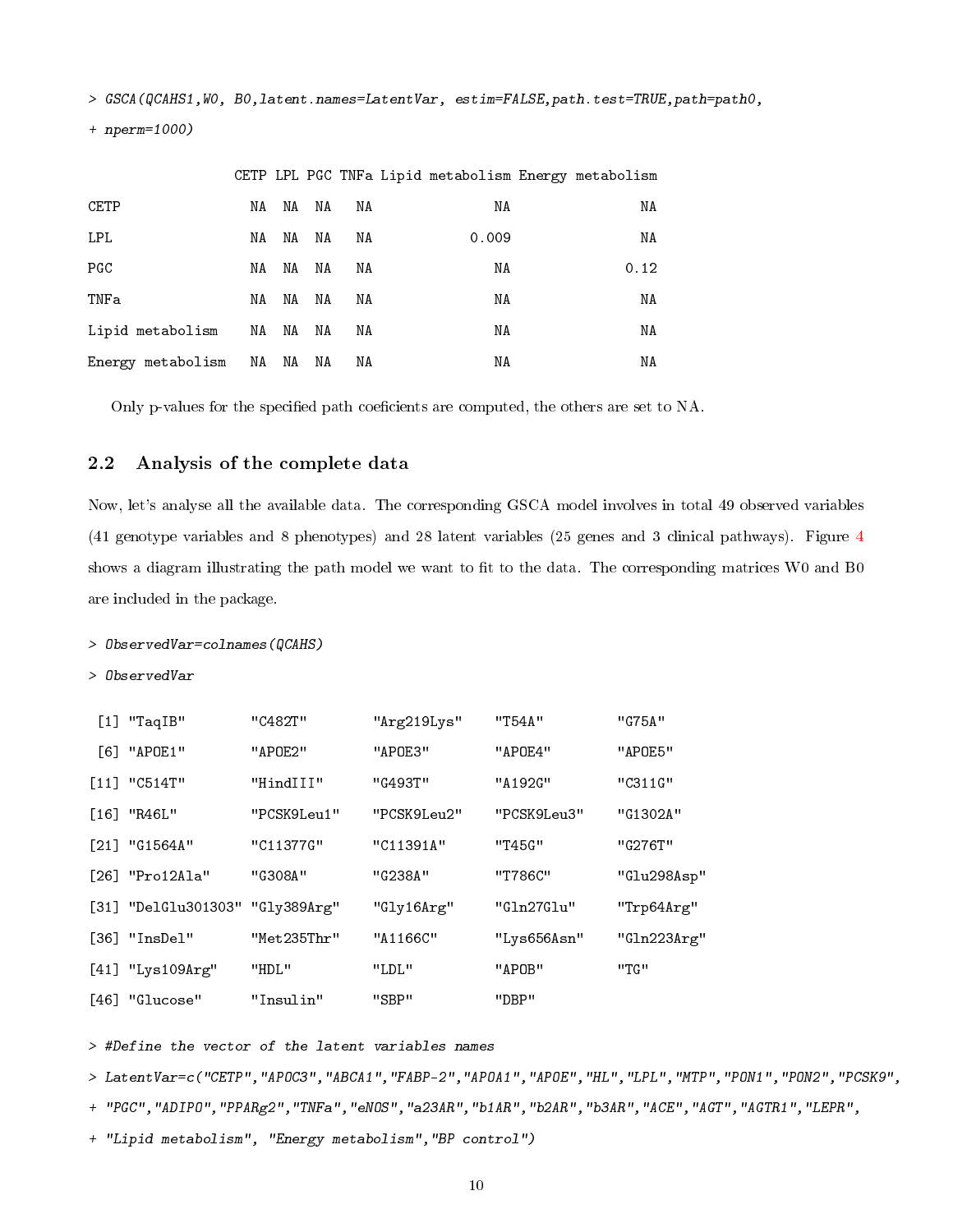> #The matrices W0 and B0 describing the model illustrated in Figure 2.

 $> data(W0)$ ; data(BO)

 $> dim(WO)$ 

[1] 49 28

> dim(B0)

[1] 28 28

We use the function GSCA to estimate the parameters of the model and test for the significance of the connections between genes and clinical pathways as shown in the comment below. The execution of this command takes around 2 hours on a current high-end laptop (26000 permutations of 1707 individuals). The user can run the function below or skip it and load the pre-computed results included in the package (ResQCAHS.rda). For convenience we do not display the returned matrices, however the obtained path model estimate is illustrated in Figure [5](#page-12-0) and the significant gene-clinical pathway associations are extracted unsing the code below and reported in Table [3.](#page-13-0)

 $>$  #set.seed(4)

```
> #ResQCAHS=GSCA(QCAHS,W0, B0,latent.names=LatentVar, estim=TRUE,path.test=TRUE,path=NULL,nperm=1000)
```
> data("ResQCAHS")

> indices <- which(ResQCAHS\$pvalues<0.05, arr.ind=TRUE)

- $>$  ind.row=indices[,1] ; ind.col=indices[,2]
- > Significant<- matrix(rep(0,nrow(indices)\*3),ncol=3);colnames(Significant)=c("Gene", "Pathway", "pval")
- > Significant[,1] <- rownames(ResQCAHS\$pvalues)[ind.row]
- > Significant[,2] <- colnames(ResQCAHS\$pvalues)[ind.col]
- > Significant[,3]<-ResQCAHS\$pvalues[indices]
- > Significant

| Gene          | Pathway                                  | pval    |
|---------------|------------------------------------------|---------|
| $[1,]$ "CETP" | "Lipid metabolism"                       | "0.001" |
| $[2,]$ "APOE" | "Lipid metabolism"                       | " በ "   |
| $[3,]$ "LPL"  | "Lipid metabolism"                       | "0.016" |
|               | [4,] "PON2" "Lipid metabolism"           | "0.007" |
|               | [5,] "PCSK9" "Lipid metabolism"          | " 0"    |
|               | [6,] "ADIPO" "Energy metabolism" "0.043" |         |
|               | [7,] "TNFa" "Energy metabolism" "0.002"  |         |
| [8,] "AGT"    | "BP control"                             | "0.02"  |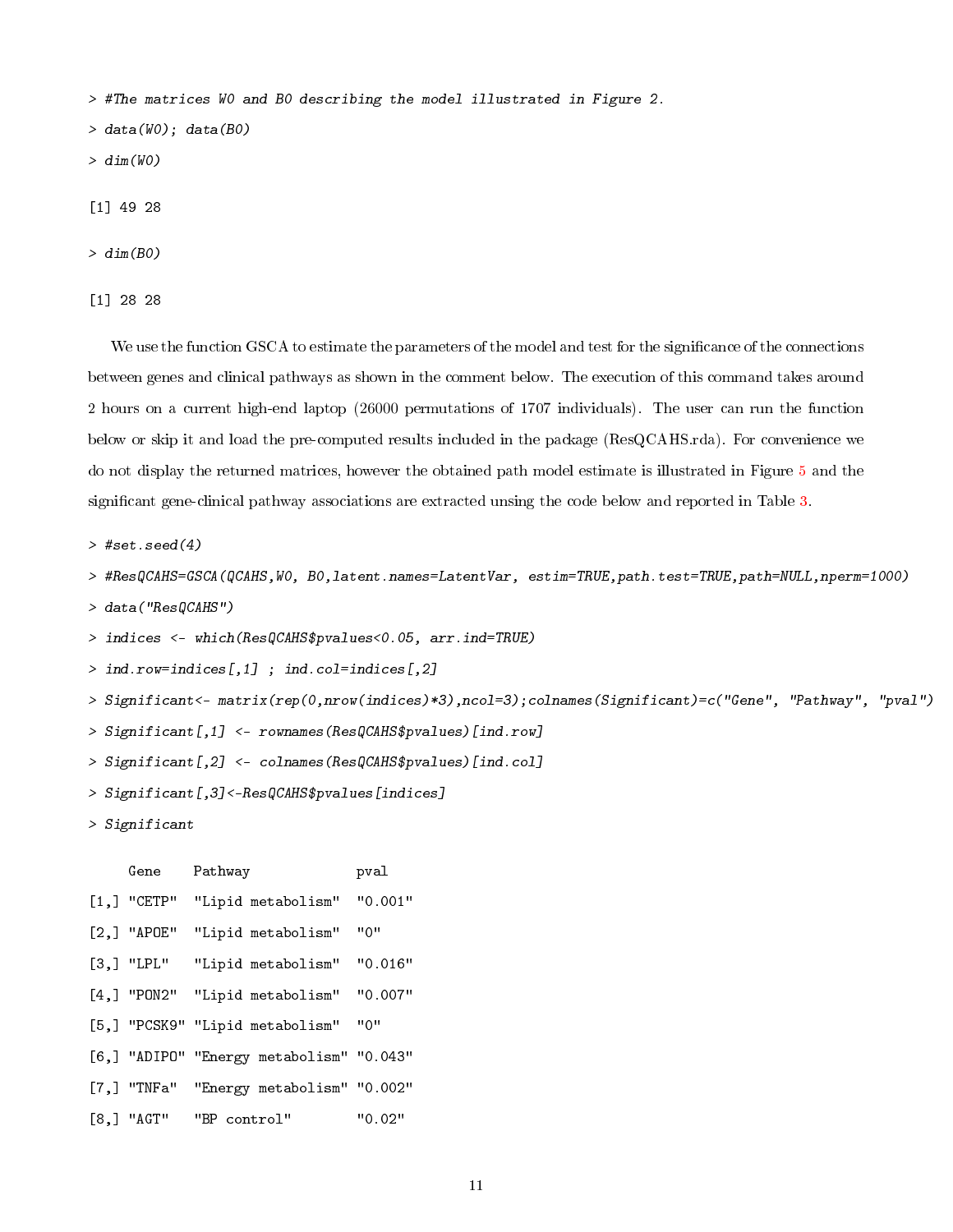

<span id="page-11-0"></span>Figure 4: Path model for the QCAHS data.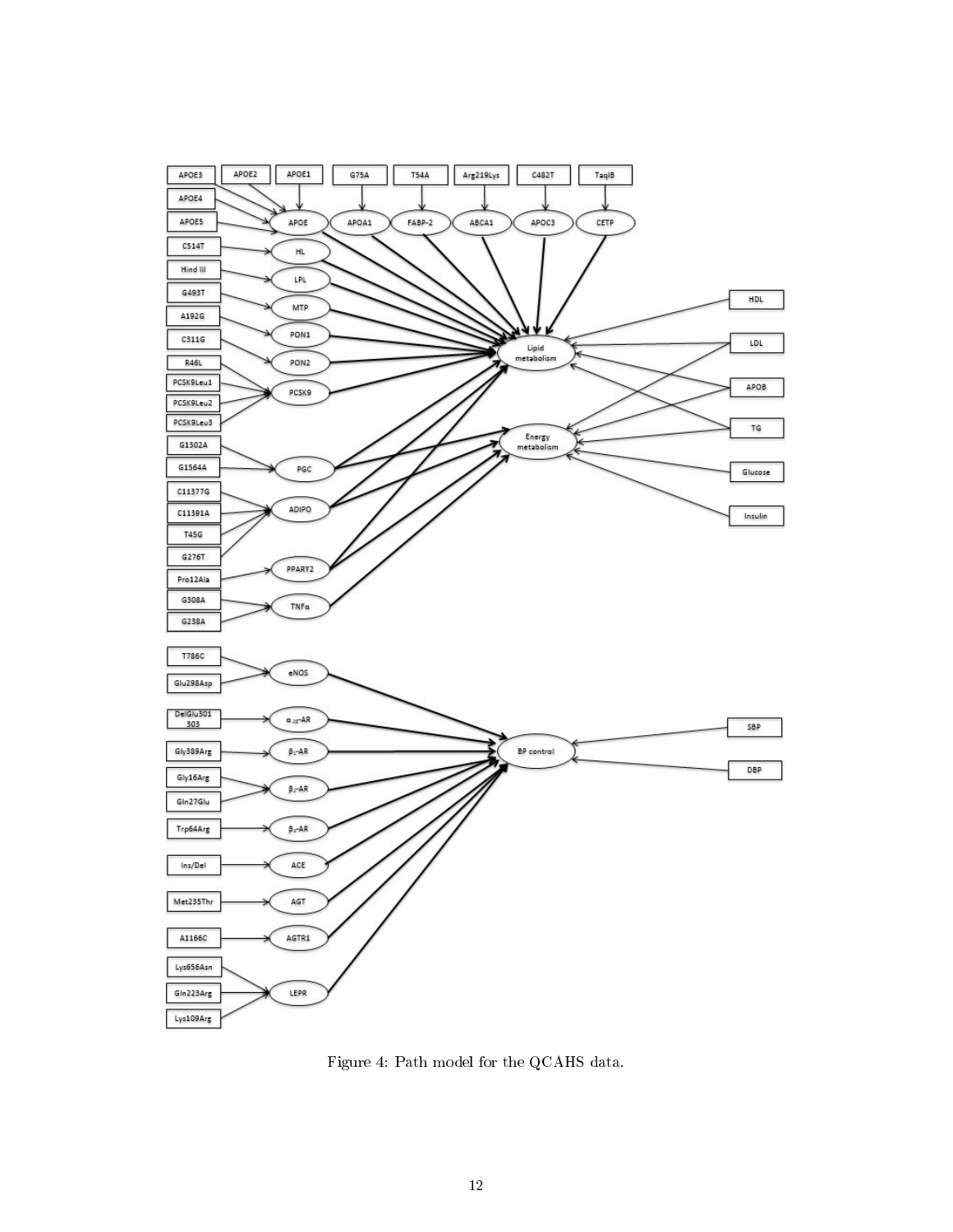

<span id="page-12-0"></span>Figure 5: Path model for the QCAHS data estimated with GSCA.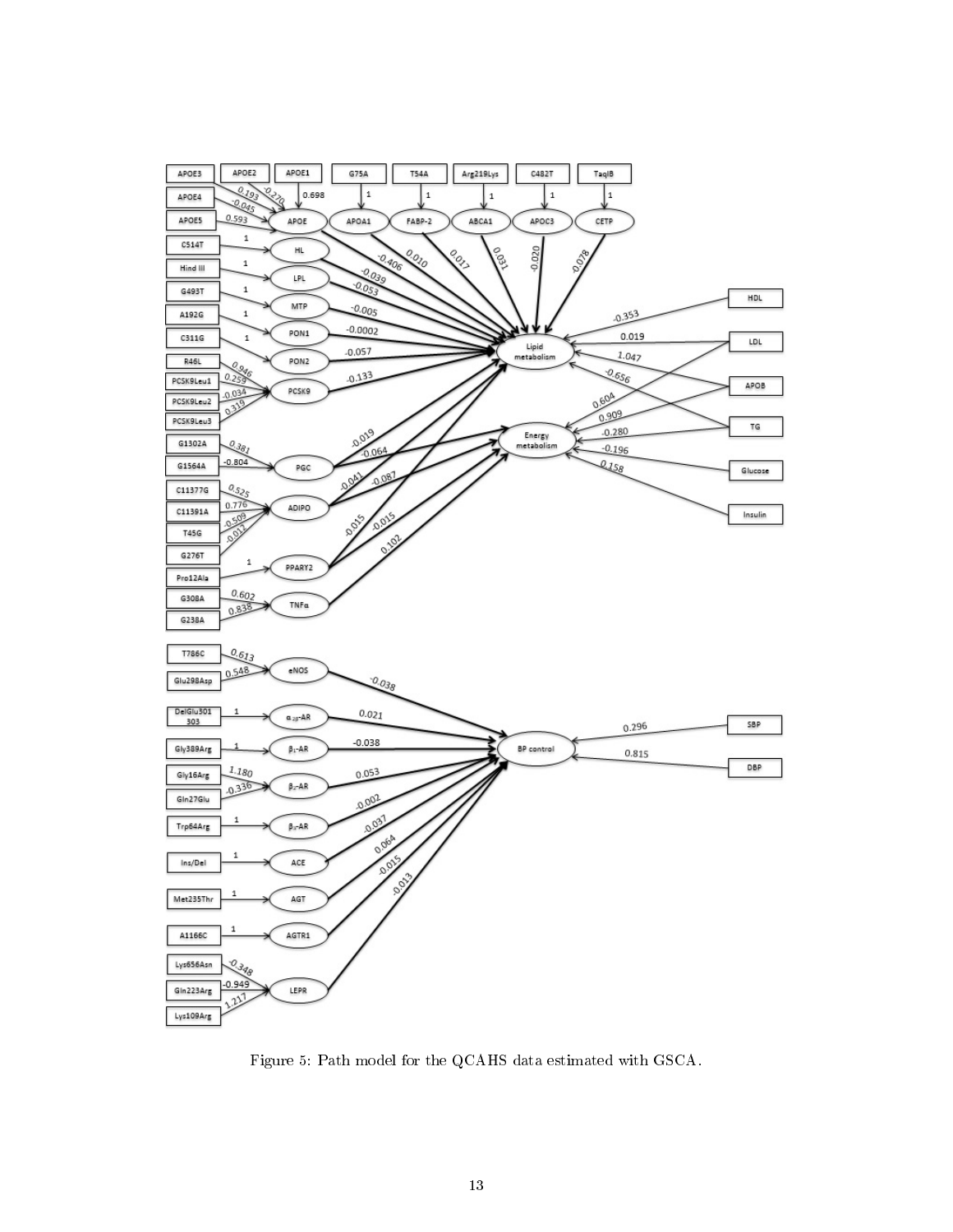<span id="page-13-0"></span>Table 3: Results for QCAHS data analysis. A significant association (at level 5%) between a gene and a clinical pathway is indicated by "X".

|                  | Clinical pathways |        |                |  |
|------------------|-------------------|--------|----------------|--|
| Gene             | Lipid             | Energy | Blood pressure |  |
| CETP             | $\mathbf{X}$      |        |                |  |
| ApoE             | X                 |        |                |  |
| LPL              | X                 |        |                |  |
| PON <sub>2</sub> | X                 |        |                |  |
| PCSK9            | X                 |        |                |  |
| Adiponectin      |                   | X      |                |  |
| <b>TNFa</b>      |                   | X      |                |  |
| AGT              |                   |        | X              |  |